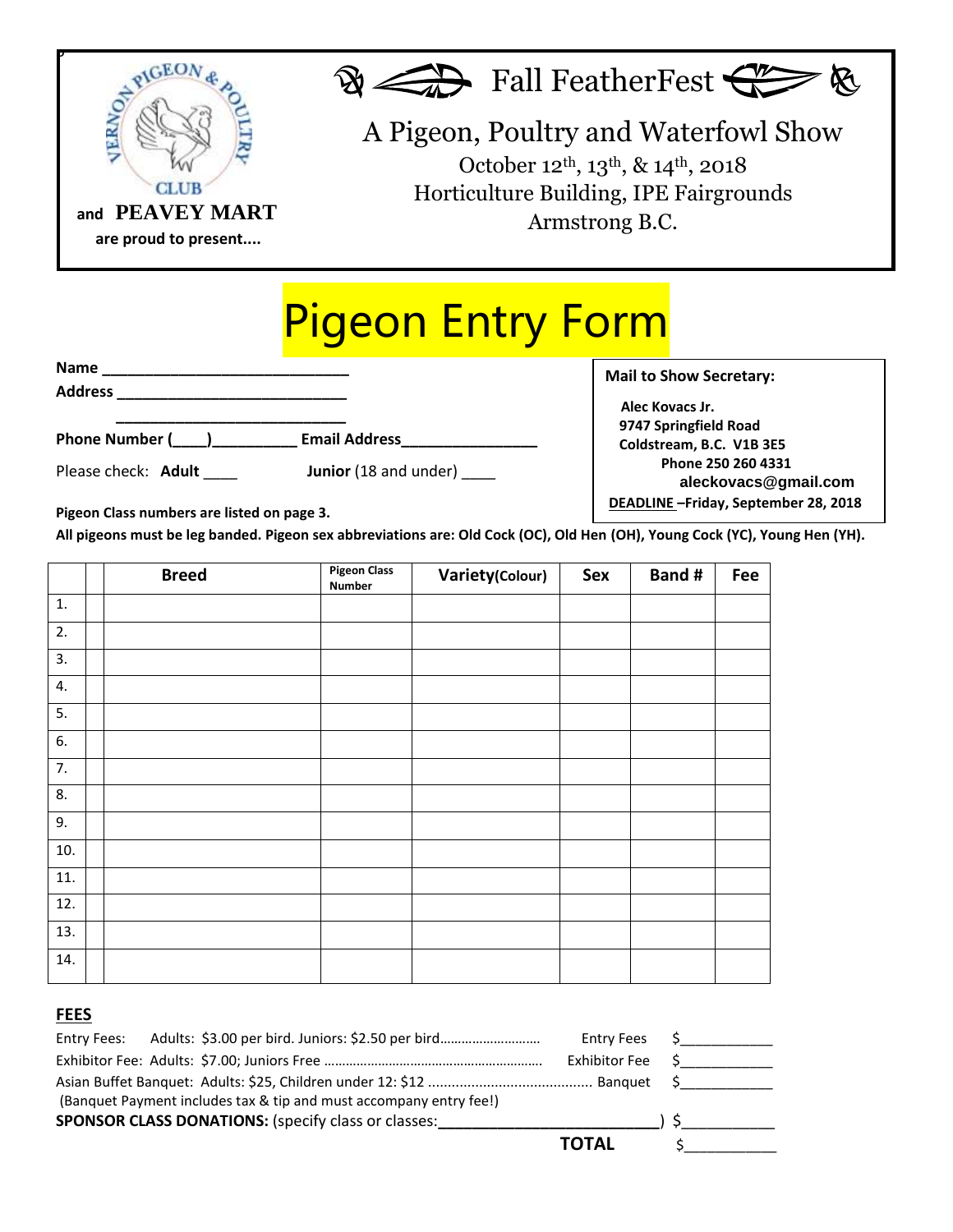## **PIGEON** ENTRY FORM (CONTINUED)

|                   | <b>Breed</b>                                                                          | <b>Pigeon Class</b><br><b>Number</b> | <b>Variety(Colour)</b> | Sex | <b>Band#</b>                   | Fee |
|-------------------|---------------------------------------------------------------------------------------|--------------------------------------|------------------------|-----|--------------------------------|-----|
| 15.               |                                                                                       |                                      |                        |     |                                |     |
| 16.               |                                                                                       |                                      |                        |     |                                |     |
| 17.               |                                                                                       |                                      |                        |     |                                |     |
| 18.               |                                                                                       |                                      |                        |     |                                |     |
| 19.               |                                                                                       |                                      |                        |     |                                |     |
| 20.               |                                                                                       |                                      |                        |     |                                |     |
| $\overline{21}$ . |                                                                                       |                                      |                        |     |                                |     |
| 22.               |                                                                                       |                                      |                        |     |                                |     |
| 23.               |                                                                                       |                                      |                        |     |                                |     |
| 24.               |                                                                                       |                                      |                        |     |                                |     |
| 25.               |                                                                                       |                                      |                        |     |                                |     |
| 26.               |                                                                                       |                                      |                        |     |                                |     |
| 27.               |                                                                                       |                                      |                        |     |                                |     |
| 28.               |                                                                                       |                                      |                        |     |                                |     |
| 29.               |                                                                                       |                                      |                        |     |                                |     |
| 30.               |                                                                                       |                                      |                        |     |                                |     |
|                   | Transfer sub-total to front page                                                      |                                      |                        |     | Sub-total<br><b>Entry Fees</b> |     |
|                   |                                                                                       |                                      |                        |     |                                |     |
|                   | <b>DEADLINE:</b> entries must be received no later<br>than Friday, September 28, 2018 |                                      |                        |     |                                |     |

**Payment**: make cheques payable to the Vernon

Pigeon & Poultry Club (**VPPC**)